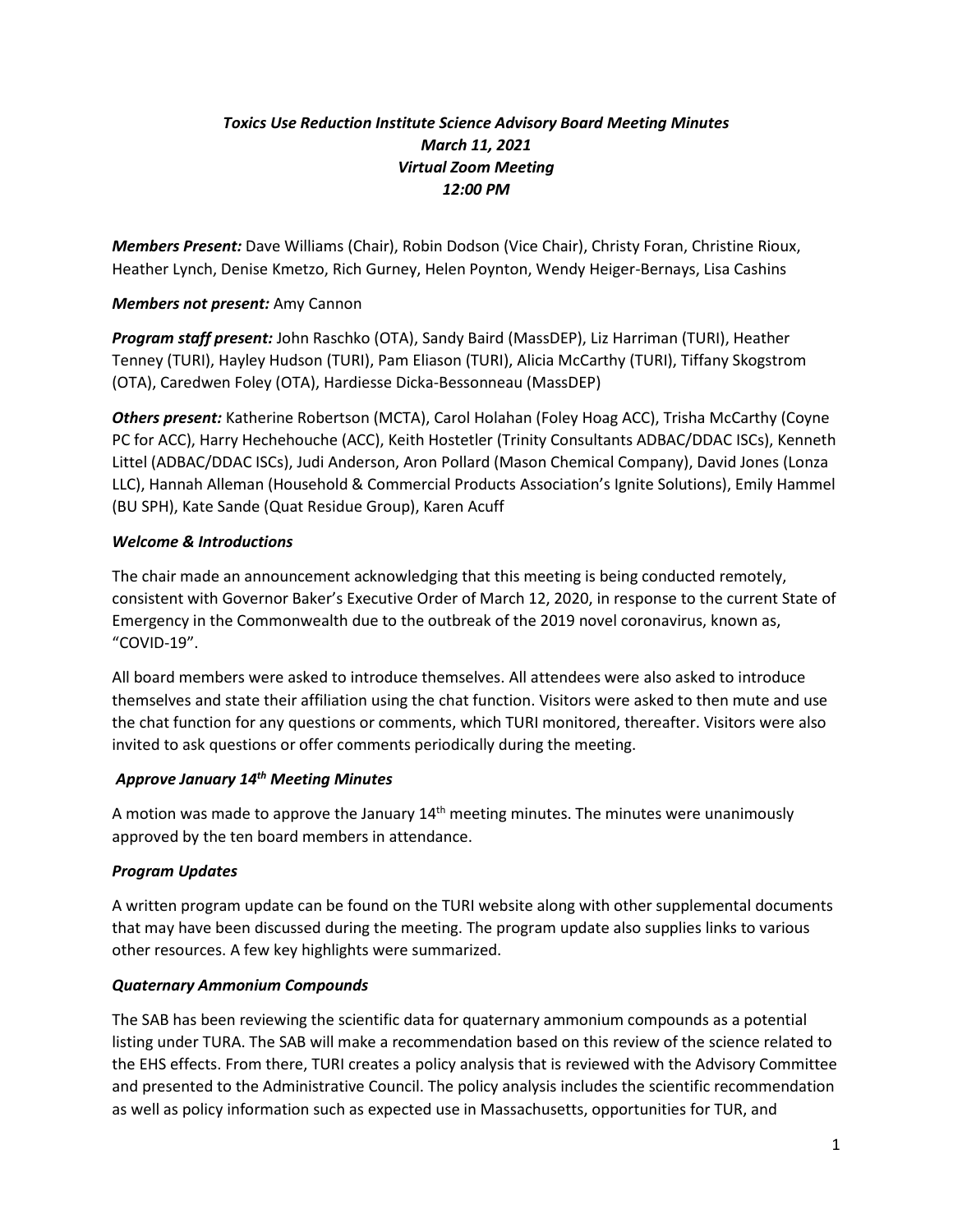implications for the TURA program. Should the Administrative Council vote to list a substance there is then a regulatory process including draft regulations and public comment. It is an important reminder that listing under TURA does not limit the use of a substance but rather requires reporting and development of a TUR plan.

## *Updates since the January Meeting:*

- The ADBAC and DDAC EHS summaries have been updated updates are in red text.
- Materials were added to the LibGuide to address questions asked at the last meeting, including a Q&A document from the Quat Residue Group, several studies to address specific endpoints such as asthma, LLNA, mechanisms, and a Green Screen assessment for ADBAC.
- Earlier this week the members of the Scientific Guidance Panel for Biomonitoring California unanimously voted to ´Recommend the class quaternary ammonium compounds (QACs) be added to the list of priority chemicals'.
- ADBAC ISC (Issues Steering Committee) provided comments to the ADBAC EHS summary last night. That was sent out this morning and the comments will be mentioned as we go through each endpoint.
- We are focusing on the group of 19 ADBAC substances and 5 DDAC substances that are listed on page 13 in the EPA Final Work Plans.
- Rich has obtained confirmation that his filed 'appearance of conflict form' was received by the appointing body, will thus be participating today.

The board reviewed each endpoint of concern, and agreed to start with information that related to both groups of substances and specify any evidence that is specific to only one group.

# *Reproductive/Developmental Effects*

- A board member expressed concern for the reproductive and developmental endpoint, but noted that the available evidence presents varying results. The Hrubec Lab, which tested on ADBAC/DDAC mixtures being used in animal facilities, saw neural tube defects and other effects on fertility in male and female mice. Some effects were also seen in rats. These effects were observed for three generations. These were not guideline studies, but still contain valuable information. Dr. Hostetler's study (provided in pre-print) is on significantly older data from the 80s and early 90's, and only tested one specific substance for ADBAC and DDAC, separately.
- Neural tube defects were observed on gestational day 10, early in the neural tube development. There weren't actually defects at birth, so it can't technically be considered a birth defect. Older guideline studies didn't check at day 10, so they can't be compared.
- Further discussion followed around whether these results can be explained by resorptions, the mother ingesting the young with defects, and other possibilities for why other studies have not reported similar effects.
- The cholesterol and sterol pathway is affected. Delay in neural tube closing may be an endocrine disruptive mechanism rather than a teratogenic effect. It seems like potentially a developmental delay. A board member summarized EPA Comptox data on cell based assays, that can help inform about molecular pathways.
- Nuclear receptors known to be involved in regulation of lipids; exposure to multiple QACs may impact lipid synthesis and/or metabolism. Hormone receptors may be activated or [QACs may] be antagonists.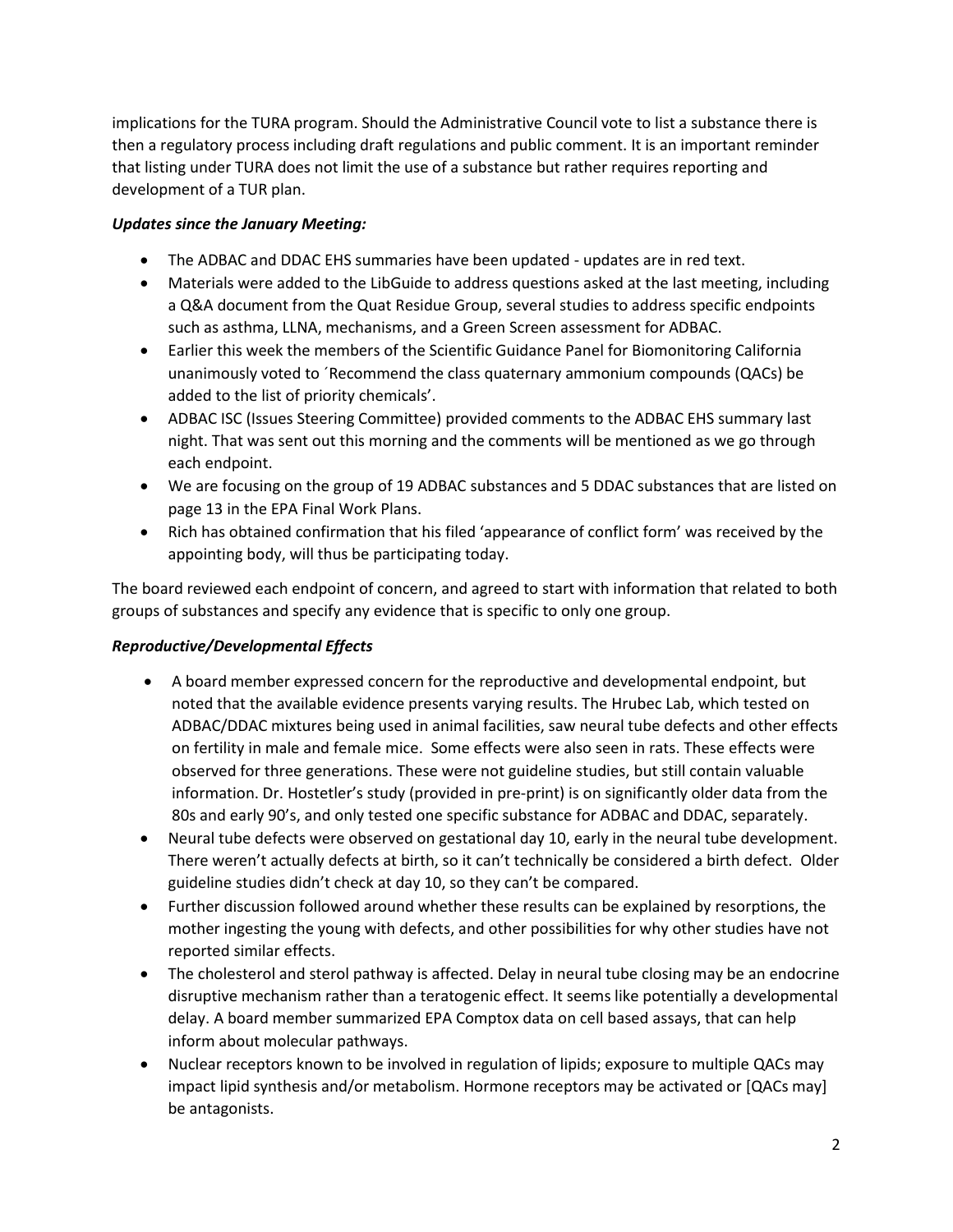- Potential biological levels of activity, may alter development or physiology. If this is an endocrine disruptor instead of a general toxicity, differences among species will have different levels of response, sensitivity, and functionality, could get hermetic dose response curve. Endocrine disruption could explain some of the differing results of studies.
- Looking at the receptor data and some of the cholesterol and lipid papers helps form a mechanistic explanation for some of the inconsistencies in the evidence.

## *Asthma*

Board members noted the numerous studies surrounding quaternary ammonium compounds and effects on or exacerbation of asthma, pulmonary fibrosis, respiratory sensitization, or irritation. Included were different endotypes and phenotypes, differences in how endpoints were measured (questionnaire, FEV, etc.), and the question of exacerbation versus new onset of symptoms.

- Some surveillance data shows increase in prevalence of quats and increase in asthma type response to that use.
- Case studies with controlled exposures to quats were well done, though small numbers.
- Gonzales was a key study correlating those with asthma and the products they used quats were one of the highest used products.
- Dumas noted issues excluding work exacerbated asthma, potential 'healthy worker effect'.
- Lakind noted that they are irritants and that there is evidence of sensitivity.
- Question about whether quats will initiate asthma-like symptoms or only exacerbate in existing asthma.
- Also noted that animal studies with known exposures have shown effects.

Further discussion was had summarizing key information, concerns, strengths, and limitations of the studies. While there is some valid critique, there is a good amount of evidence pointing in the same direction that quats are asthmagens. There was overall recognition that they are sensitizers and irritants.

## *Environmental*

Board members noted key information from Hora paper and papers referenced from it. There was a lot of discussion surrounding the fate and transport of QACs and in wastewater treatment plants (WWT). Information is lacking surrounding concentrations of these substances in the ambient and natural environment. There is evidence for presence in sediment and sorption, and concentrations in various effluents and point sources.

- Main mechanisms of degradation are biodegradation and adsorption stable to photolysis, photodegradation, and hydrolysis, and half-lives are quite long.
- Not biodegraded under anaerobic conditions, so they could be persistent in anaerobic reactors.
- QACs can reduce efficacy in WWT and cause major operation problems including, digester failure, changes in microbial ability, and possible antibiotic resistance.
- Quats are removed from WWTPs, via sedimentation, adsorption, still entering the environment from point source pollution
- A board member noted concern for these substances remaining in biosolids and the possibility of them being reused as fertilizer on agriculture. Study from China (Xiang, 2015 will be added to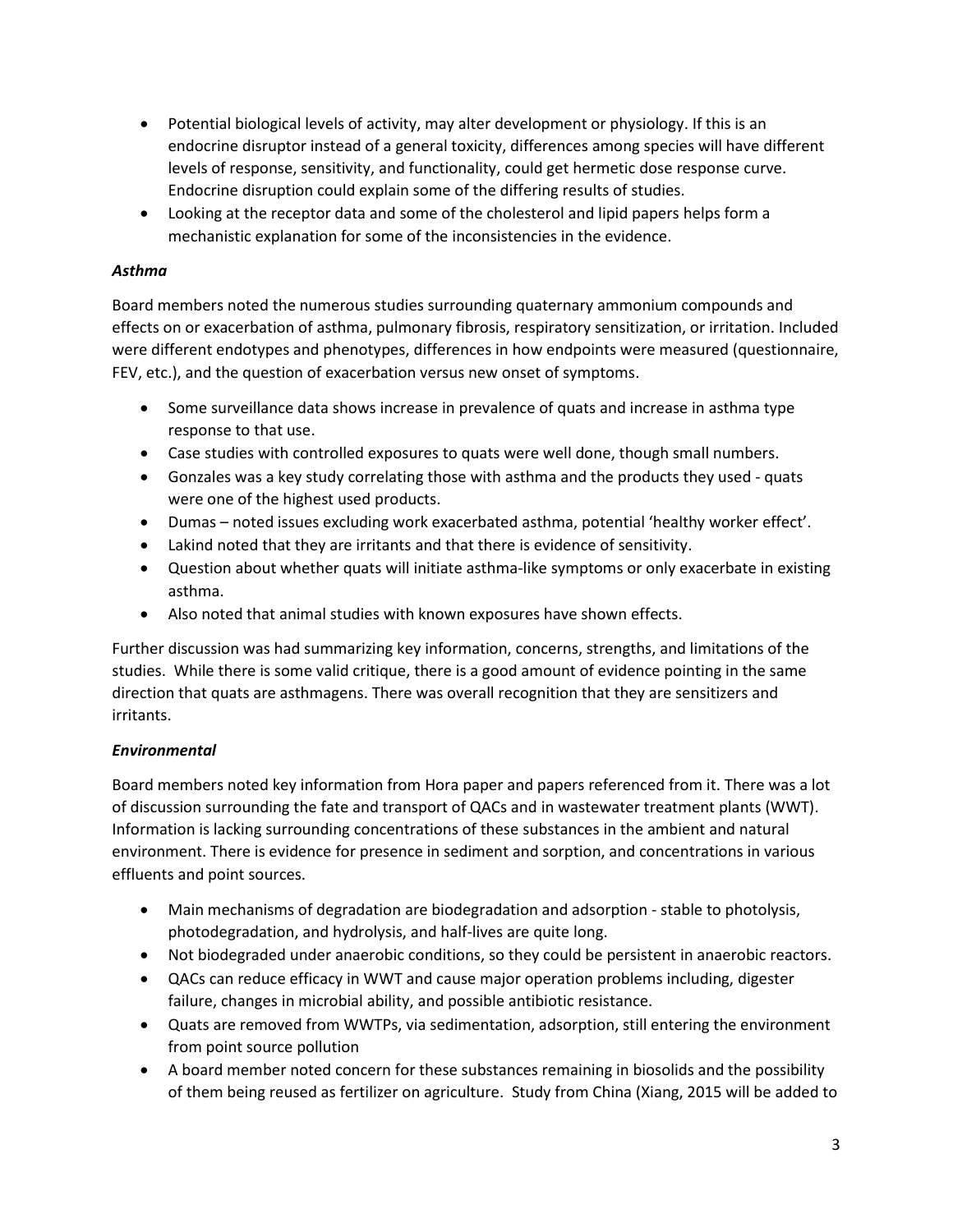Libguide) showed QAC's ending up in vegetables from sludge land application, not sure if phytoaccumulating or just migrating onto the plants.

- Aquatic toxicity has been well documented in both guideline and non-guideline studies, specific lethal toxicity of QACs towards rainbow trout and green algae.
- They have been detected in the aquatic environment in varying levels, but many are related to point source locations where we would expect to see higher levels.
- There is evidence of higher concentrations in sediment, but not much information on sediment organism toxicity. Important fact to note is that a lot of the organisms used in aquatic toxicity studies are sediment dwellers. Many invertebrates live at the sediment/water interface and are particularly sensitive to QACs.
- Generally studies are reporting concentrations of QAC's at 1 ug/L; Kreuzinger paper showed higher concentrations released into the environment.
- Once in the sludge, it will degrade over time, but it's not very bioavailable to the sludge where microbes would break it down.

Researchers are finding these compounds in household dust and they have measured them in blood and serum.

# *Corrosivity*

A board member summarized the information gathered after reviewing safety data sheets of several different products containing ADBAC and DDAC at both ready to use and industrial grade concentrates; they typically are mixtures of ADBAC and DDAC. Key hazards noted included inhalation toxicity, high skin and eye irritation/corrosion, including permanent damage.

• The board members were in agreement that it has been demonstrated that these substances are corrosive.

The board finished their discussion and a ten minute break was provided.

## *Visitor Comments*

The chat box was reviewed during the break and it was agreed most comments were comments on the discussion at that moment or additional references and resources. Visitors were allowed to expand on comments in the chat, voice new comments, or ask questions at this time.

A visitor commented that companies should know they are using these substances and should be using them safely. The visitor wanted to check the rationale for the board's deliberations on QACs, and whether it was because of the pandemic and increased use by consumers. Has the focus shifted to use by formulators?

• The TURA program covers all these uses and always considers workers as well as environmental and public health and safety hazards.

A visitor asked the SAB to consider waiting until the next meeting in June, to fill some of the gaps talked about here today and for the new paper that Dr. Hostetler had mentioned.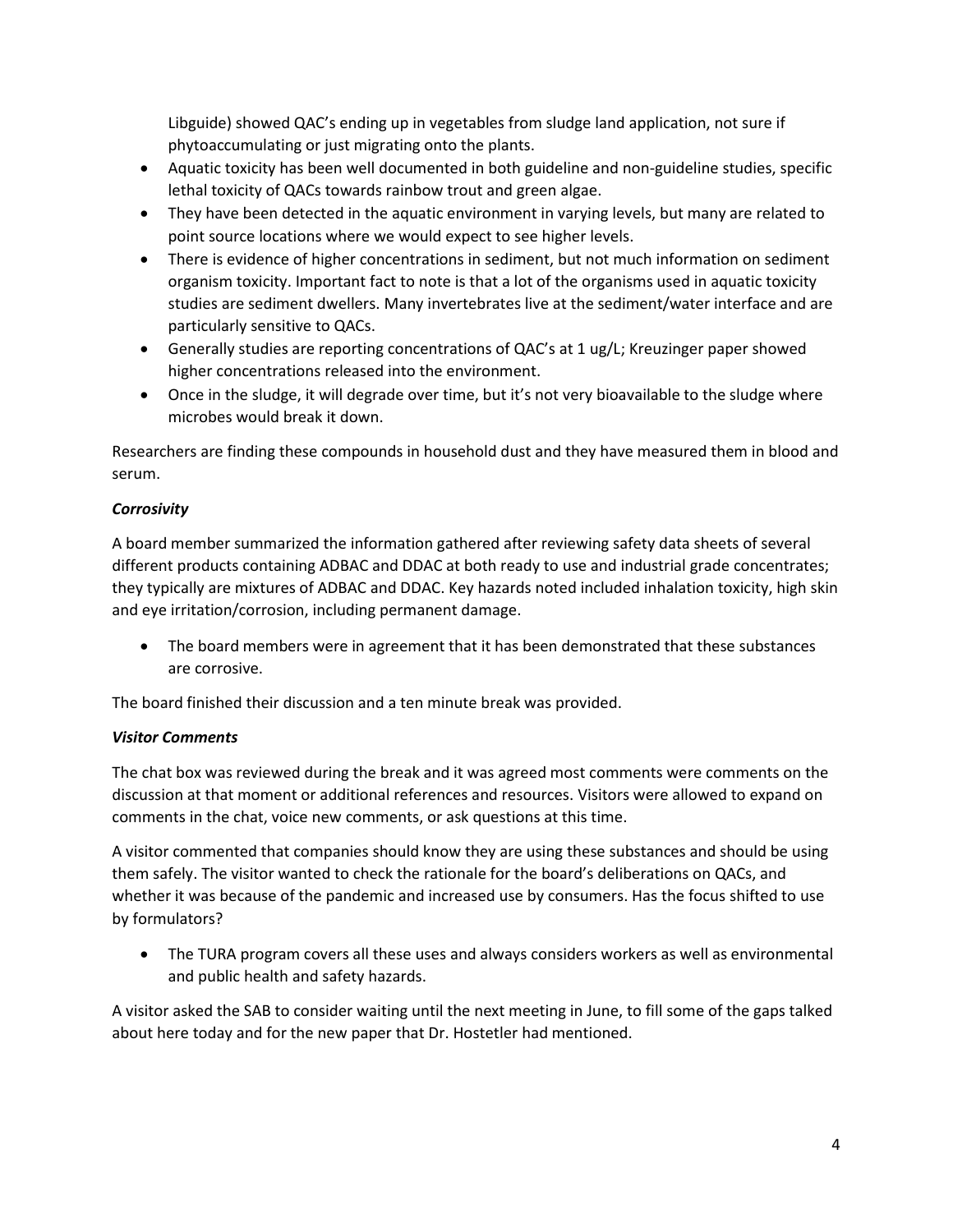A visitor commented that a draft document on QACs, a systematic review of existing repro published and unpublished studies, is going to be out soon, estimated within the next month, although there have been delays.

## **Summary of SAB Discussion**

At this time the board focused on summarizing key points and concerns for each endpoint while Heather documented the board's statements by sharing her screen. The board members wanted to make it clear that any statements made today, would be talking about the substances as mixtures, unless specifically stated otherwise.

# Reproductive

• Results are mixed as the Hrubec and Melin studies show effects on fertility, but guideline studies don't.

# Neurodevelopmental timing/delay

Note lipid and sterol biosynthesis importance in brain and spinal cord development; potentially disrupted/impacted. Neurogenesis and neural system development and timing.

Based on available data from guideline and academic studies there is some concern for early neural developmental effect; no evidence for frank defect.

Some of these effects may be supported by potential endocrine activity in screening assays in addition to mechanistic studies, [like Xu which is in vitro].

## Asthma

Evidence in case reports, surveillance studies, and animal studies indicate that QACs are associated with respiratory system irritation and inflammation including those outcomes consistent with occupational asthma and work-exacerbated asthma. Epidemiologic evidence is suggestive with limitations in terms of exposure characterizations (mixtures vs individual QACs), and study population (exclusion of most vulnerable persons or distinguishing between new-onset vs prior asthma).

## Corrosivity/Worker Health

- Concern with corrosion: irritation and serious eye damage listed as Category 1 on multiple SDS skin; irreversible.
- In concentrated mixtures; some ready to use listed 1, but may be overly cautious.
- Corrosive.

## Environmental

- Environmental effects specific to aquatic organisms seen at low microgram per liter concentrations. WWTP effluent and some surface water concentrations approach these levels.
- Sorption to sediment and sludge is a significant fate and transport mechanism.
- Persistence has been identified by other agencies and information is summarized in the GreenScreen for ADBAC.
	- Not likely in surface water and they do degrade over time.
	- Some persistence in soil and anaerobic conditions.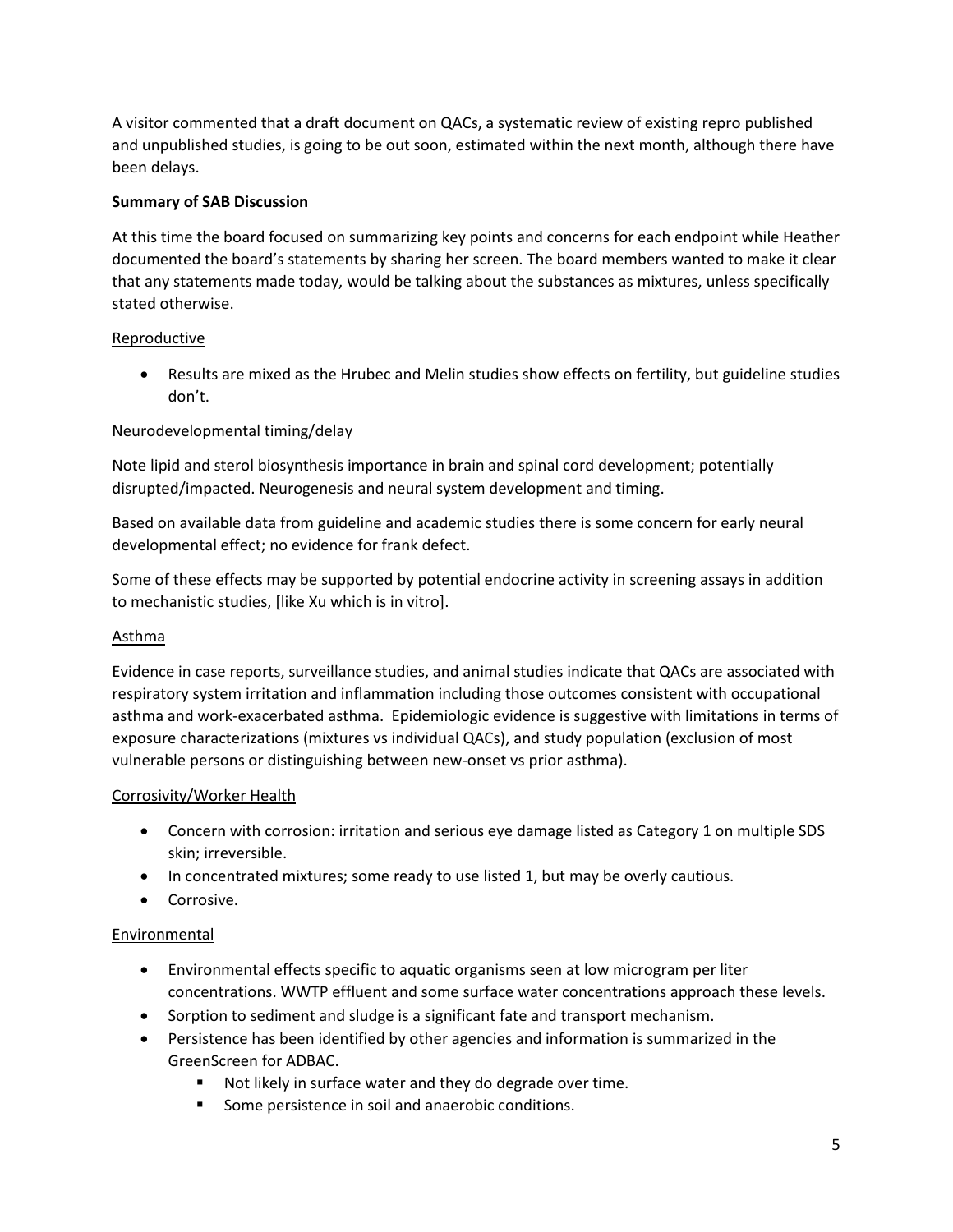- WWTP can handle these loadings but when there are larger increases in bioreactors downstream could create failure of these plants and potential to create superbugs.
- Salamova analysis is summarized on EHS summary but not on LibGuide. The paper cites measured QACs in environmental media and in humans as well. Passive air sampling of indoor air space. It is the first study in which these are examined.

## **From chat:**

Though QACs are removed from the previous studies relying on enrichment and isolation of QAC-liquid stream during conventional wastewater treatment via a combination of sorption to biosolids and biodegradation, these compounds are still detected in aquatic environments, especially at higher concentrations in locations downstream of the discharge of municipal WWTP effluents and hospital and industrial (e.g., laundry and food processing) effluents. QACs compounds will increasingly enter the environment through point source pollution, land application of biosolids, or treated municipal and industrial effluent discharges. There are three main attenuation mechanisms for QACs in the aquatic environment: photolysis, biodegradation, and sorption to suspended particles followed by sedimentation. Generally, QACs have been considered stable or relatively slow to degrade by hydrolysis, photolysis, or microbial activity.

QACs like BACs and DADMACs have previously exhibited relatively long photolysis half-lives in aqueous and soil environments. WWTP process is dependent on QAC concentration, structure, microbial consortia, and treatment conditions. If the concentration of QACs is too high, the presence of QACs proves inhibitory to microbial activity and even detrimental to the microorganisms. If concentration of QACs is too low, the QAC may no longer serve as an attractive carbon source for the microorganisms. Levels higher than 2 mg/L have been shown to affect performance and increase biofouling in membrane bioreactors. If given time removal systems can adjust to increasing QAC loadings, but sudden increases in QAC inputs could cause operational problems.

The QACs were not biodegraded under anaerobic conditions indicating that QACs present in anaerobic digesters will remain with biosolids that are land applied. Increasing QAC concentrations could lead to one of two results: digester failure or further acclimation via changes in microbial community structure, potentially to communities that harbor more antibiotic resistance. Perhaps of greatest concern is the proliferation of pathogenic multidrug resistant bacteria ("superbugs"), following exposure to QACs. Indeed, methicillin-resistant Staphylococcus aureus (MRSA) strains exposed to BAC as well as benzethonium chloride had increased resistance to oxacillin and β-lactam antibiotics. Salmonella enterica and Escherichia coli O157 exposed to BAC also developed cross-resistance to antibiotics.

Exposure to BAC at sub inhibitory levels in an aerobic sediment microbial community altered microbial community composition and increased resistance to BAC as well as penicillin G, tetracycline, and ciprofloxacin. Collectively, these studies indicate that BAC is not a universal selective agent for antibiotic resistance, but rather it will alter the antibiotic resistance profiles of microbial communities.

Multiple studies revealed that BAC increased resistance to ciprofloxacin, which is currently a top 5 prescribed antibiotic, and was the most abundant antibiotic found in biosolids in the U.S., an indication of its high usage. Lethal toxicity of ATMACs toward rainbow trout increase with chain length and LC50- 24h of 0.6-41 mg/L.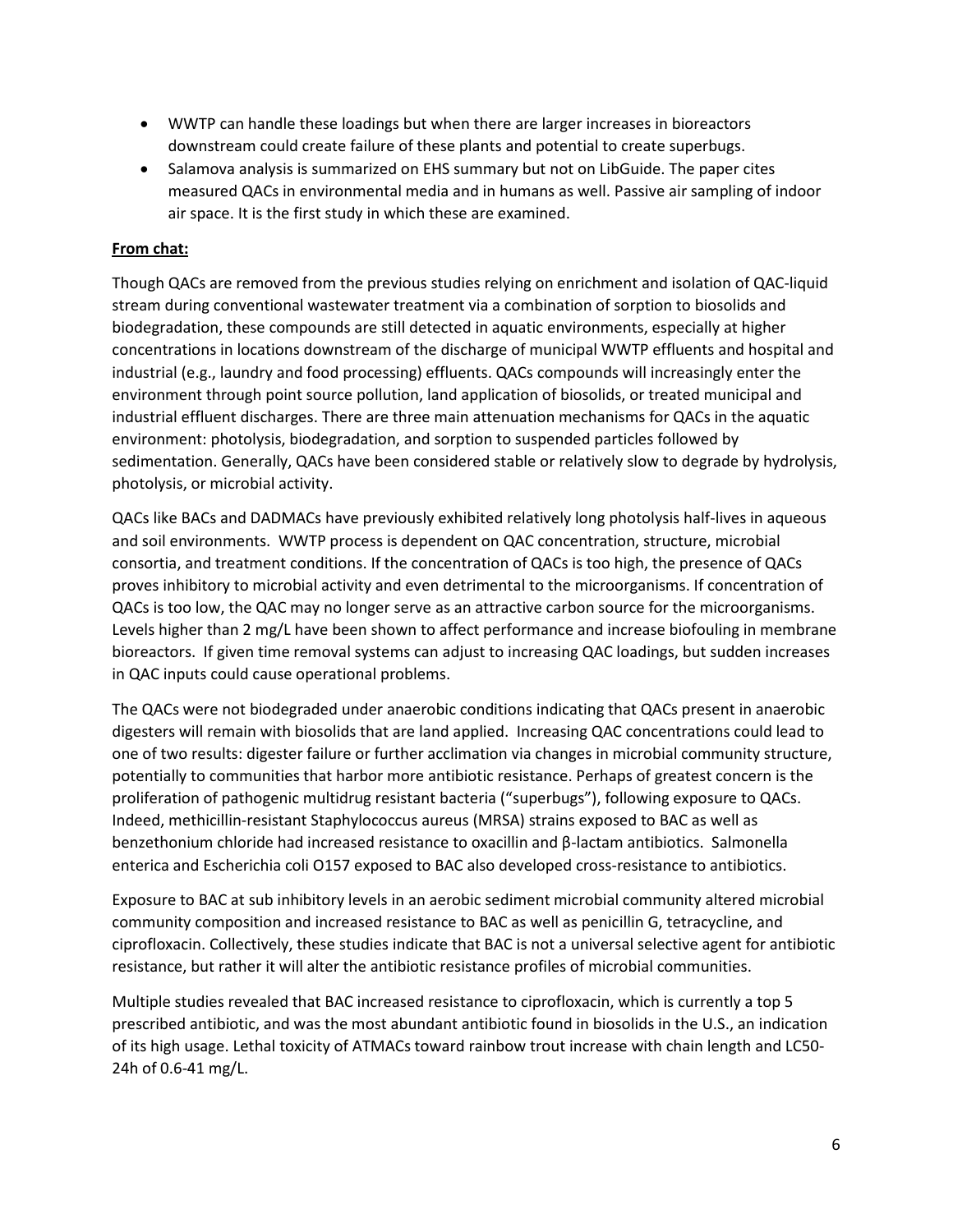Heather shared the TURA SAB Decision Making Document on the screen and reviewed the criteria that would qualify a chemical to possibly be listed.

#### *Next Meeting*

Heather will send out a doodle poll for a meeting sometime in early May. The endpoint summaries documented on the screen today will be found in the minutes.

A motion was made to adjourn.

#### *Adjourn.*

#### *Handouts*

All handouts were posted on the TURI website prior to the meeting.

- TURA Program Update
- DRAFT EHS Summary for ADBAC
- DRAFT EHS Summary for DDAC
- DRAFT January Meeting Minutes
- TURI 2021: QAC Research Bibliography
- EPA Final Work Plan DDAC
- EPA Final Work Plan ADBAC
- Excel download of EPA Comp Tox Data
- QRG 2021: Responses to MA TURA
- QRG 2020: Cover Letter
- ADBAC/DDAC ISC 2020: Cover Letter
- ADBAC/DDAC ISC 2020: White Paper
- ADBAC/DDAC ISC 2020: Quats Green Chemistry Perspectives

#### *Chat Box Conversation (inserted verbatim from zoom chat)*

12:05:08 From Pam Eliason, TURI : Please share your name and affiliation in the chat so we all know who is here. Thank you

12:05:13 From Pam Eliason, TURI : Pam Eliason, TURI

- 12:05:36 From Harry Hechehouche : Harry Hechehouche, ACC
- 12:05:49 From KLittel : Kenneth Littel, ADBAC & DDAC ISCs
- 12:05:55 From Carol Holahan : Carol Holahan Foley Hoag
- 12:05:57 From Tiffany Skogstrom : Tiffany Skogstrom, OTA
- 12:06:08 From Caredwen Foley, MA OTA : Caredwen Foley, OTA
- 12:06:11 From Hardiesse Dicka-Bessonneau MassDEP : Hardiesse Dicka-Bessonneau, MassDEP
- 12:06:22 From Emily Hammel : Emily Hammel, Boston University SPH
- 12:06:33 From Keith Hostetler : Keith Hostetler, PhD, Trinity Consultants on behalf of the ADBAC and DDAC ISCs
- 12:08:07 From Hannah Alleman T&F : Hannah Alleman, Household & Commercial Products Association's Ignite Solutions Program
- 12:08:08 From DAVID JONES : David Jones, Lonza LLC for ADBAC/DDAC ISC
- 12:09:20 From Aron Pollard : Aron Pollard, Mason Chemical Company for ADBAC/DDAC ISC
- 12:12:07 From Katherine Robertson, MCTA : Katherine Robertson, Massachusetts Chemistry & Technology Alliance
- 12:13:23 From Pam Eliason, TURI : TURA conference program and registration here:
- https://www.turi.org/Calendar/Spring\_Continuing\_Education\_Virtual\_Conference\_Sessions
- 12:21:55 From DAVID JONES : Was it noted that the Salamova report was for 40 homes with only 3 air samplings?
- 12:26:30 From Keith Hostetler : EPA registers DDAC and ADBAC separatelyh
- 12:26:39 From Keith Hostetler : but many effects are very similar
- 12:26:53 From Keith Hostetler : Instances where there are significant differences are very few
- 12:27:12 From Keith Hostetler : ADBAC is a representative of a cluster
- 12:27:20 From Keith Hostetler : DDAC is representative of another cluster
- 12:27:30 From Katherine Robertson, MCTA : Robin, do you have a headphone? That does it to people.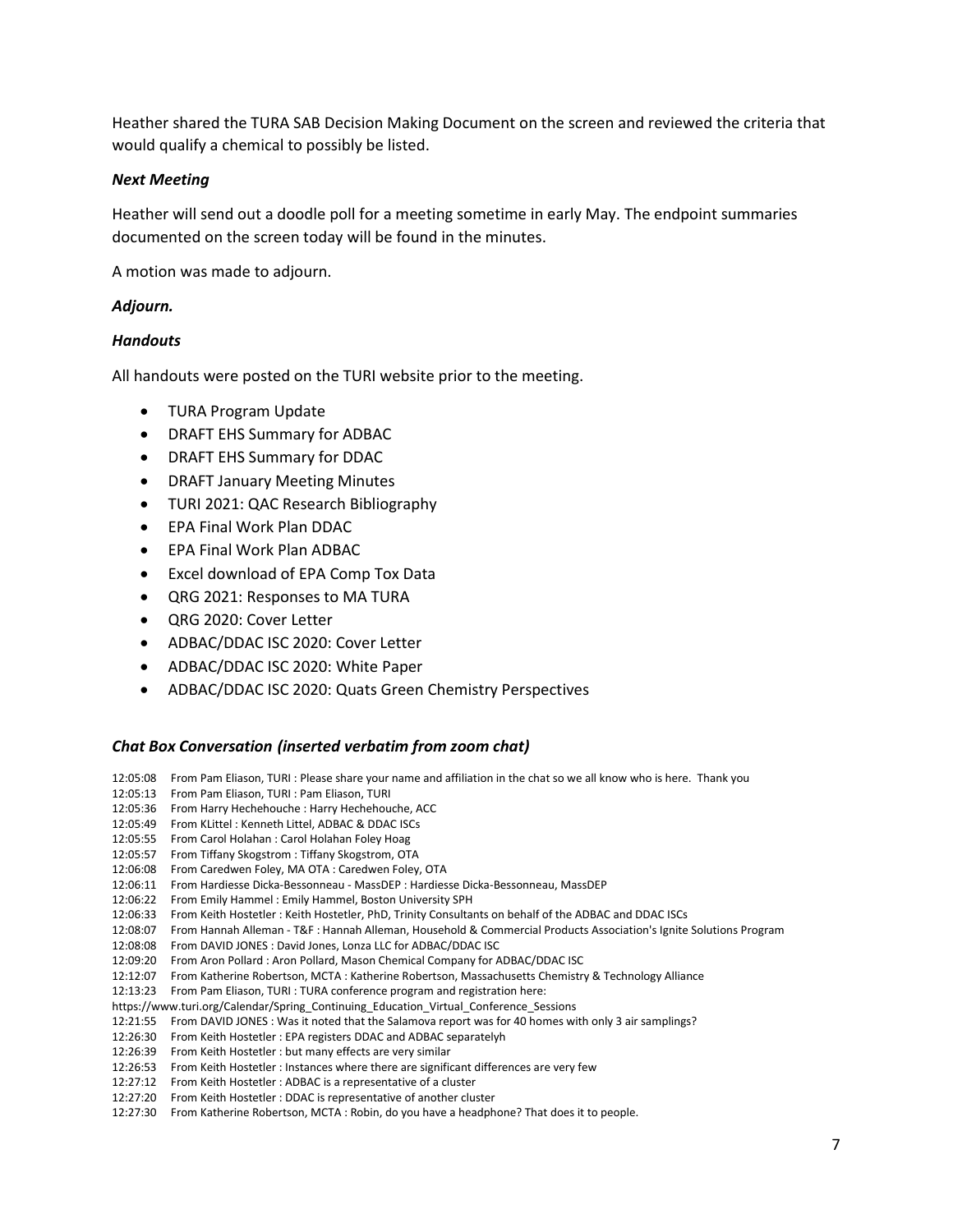12:29:34 From Keith Hostetler : As pointed at the CA meeting, Dr. Hrubecs use of the term "neural tube defect" is incorrect 12:30:02 From Keith Hostetler : That is correct 12:30:10 From DAVID JONES : Did TURA specify considering data reviewed by regulatory bodies over other types? 12:31:05 From Keith Hostetler : Insufficient data reported to rule out Maternal toxicity 12:31:38 From Keith Hostetler : Definitive 2-gen studies showed no effects 12:31:46 From Keith Hostetler : Dev tox studies - no effects 12:32:06 From Keith Hostetler : Guideline studies were also 2 generation 12:32:29 From Keith Hostetler : Manuscript in preparation, to be published in Birth Defects Research 12:32:35 From DAVID JONES : The ISC has offered to share the global systematic review when completed early this summer. 12:33:22 From Keith Hostetler : You are correct. Key data not reported 12:34:13 From Keith Hostetler : Yes, thanks for noting 12:34:57 From Keith Hostetler : Guideline studies, based on well conducted range finding studies, showed no resorptions in guideline studies 12:35:09 From Keith Hostetler : No Hrubec did NOT measure or report on resorptions 12:36:30 From Keith Hostetler : Systematic review of all literature, by Panel with > 100 years of experience, is in preparation. 12:36:58 From Keith Hostetler : Results to date agree with global regulatory assessments. QACs are not developmental and reproductive toxicity 12:39:17 From Keith Hostetler : sterol biosynthesis "hypothesis" was from mice studies at 120 mg/kg, about 300+ time above conservative estimates of human exposure 12:40:13 From DAVID JONES : Suggest SAB's reviewing the slides from Dr. DeSesso within Keith's presentation to CA Biomonitoring March 8, 2021 regarding repro tox. 12:41:37 From Keith Hostetler : That's why mice are not a good model 12:47:43 From DAVID JONES : Is the CompTox data modeling or actual data? This was the first I believe I have seen it. 12:48:04 From Keith Hostetler : Relative to a point made earlier, about QACs crossing the blood brain barrier. That study utilized very very high doses. Very uncertain and questionable if QACs at expected (trace) exposure levels would every reach the CNS. 12:48:56 From Keith Hostetler : Endocrine disruption endpoints would have been seen in the guideline studies. 12:49:24 From Keith Hostetler : Animials exposed continuously for 2 generations had no changes in organ weights, repro performance. 12:49:49 From Keith Hostetler : Going screening level in vitro data collection AFTER guideline whole animal studies is backwards 12:51:31 From Keith Hostetler : Most troubling missing piece of Dr. Hrubecs work is that they failed to document exposure. 12:57:20 From Keith Hostetler : The academic studies, in large part, have been conducted at doses/concentrations that are far removed from human relevance. 12:57:47 From Keith Hostetler : That's why guidelines studies have a high bar. It must be shown that doses selected will be relevant for human risk assessment 12:58:33 From Keith Hostetler : Just for reference, both EPA and ECHA have concluded that Hrubec work was not relevant for human risk assessment 13:03:29 From Heather Lynch : Keith - is Hrubec discussed in an ECHA dossier or decision document? 13:04:33 From Keith Hostetler : Yes, they explicitly referenced the "ambient exposure paper" and concluded it was not relevant in their review 13:04:40 From Keith Hostetler : We can provide a reference 13:05:49 From Keith Hostetler : Sensitizers? 13:06:10 From Keith Hostetler : Low incidence of dermal or respiratory sensitization linked with QACs 13:07:16 From Keith Hostetler : In multiple classic (guideline) studies, neither ADBAC nor DDAC is classified as a dermal sensitizer 13:07:51 From Keith Hostetler : 40+ years of occupational use - if these were potent "asthmagens" or sensitizers, it would have been recognized long before now. 13:08:00 From Heather Lynch : Keith - yes, please I didn't see anything on Hrubec in the ECHA profile for ADBAC but that is likely pre-2017 13:08:57 From Keith Hostetler : We can send, via Heather Tenney the discussion related to the 2020 review of Product Types 3 and 4 and the DART endpoints 13:09:09 From Keith Hostetler : Those are nose only forced inhalation 13:09:12 From Keith Hostetler : Yes, thanks you 13:09:32 From DAVID JONES : I have been looking for measurement of other environmental materials. Cleaning pollen, dust, etc. can cause reactions. A hard issue, but no study with no other possible asthma triggers to isolate quats. 13:19:56 From DAVID JONES : Quats start breaking down when entering sewer systems. Paper and solids neutralize them. Arnold's work shows POTW treatment efficiency increasing. The slug concern should be discussed. The math for a 5 mgd POTW slug would be an unlikely scenario as a very large volume. 13:24:08 From DAVID JONES : Can that data be specified, Motor oil? Thanks 13:25:09 From DAVID JONES : In which report? thanks 13:26:40 From Keith Hostetler : Quat properties - they do not bioaccumulate 13:29:10 From DAVID JONES : Quats are not volatile. Discharges are not in the air. 13:30:11 From Keith Hostetler : EPA Work Plan (2017), page 40, drinking water discussion is informative 13:31:14 From Aron Pollard : Wastewater treatment plants have products available to neutralize quats 13:32:28 From Keith Hostetler : Correct, very low probability of nitrosamine formation related to QACs 13:33:14 From Keith Hostetler : dust concentrations are parts per million 13:33:27 From Keith Hostetler : blood concentrations are mostly 0-10 nanomolar 13:33:52 From Keith Hostetler : Air detection in the Salamova defies the known properties of quats. VERY LOW VAPOR PRESSURE 13:34:14 From Keith Hostetler : suggests contamination of the air collection methods with other activities (spraying, for example) 13:38:31 From Keith Hostetler : concentrations of free (and bioactive) quats in surface water is very low. They bind to organic particles

13:38:53 From Keith Hostetler : Arnold work describes this in detail

8